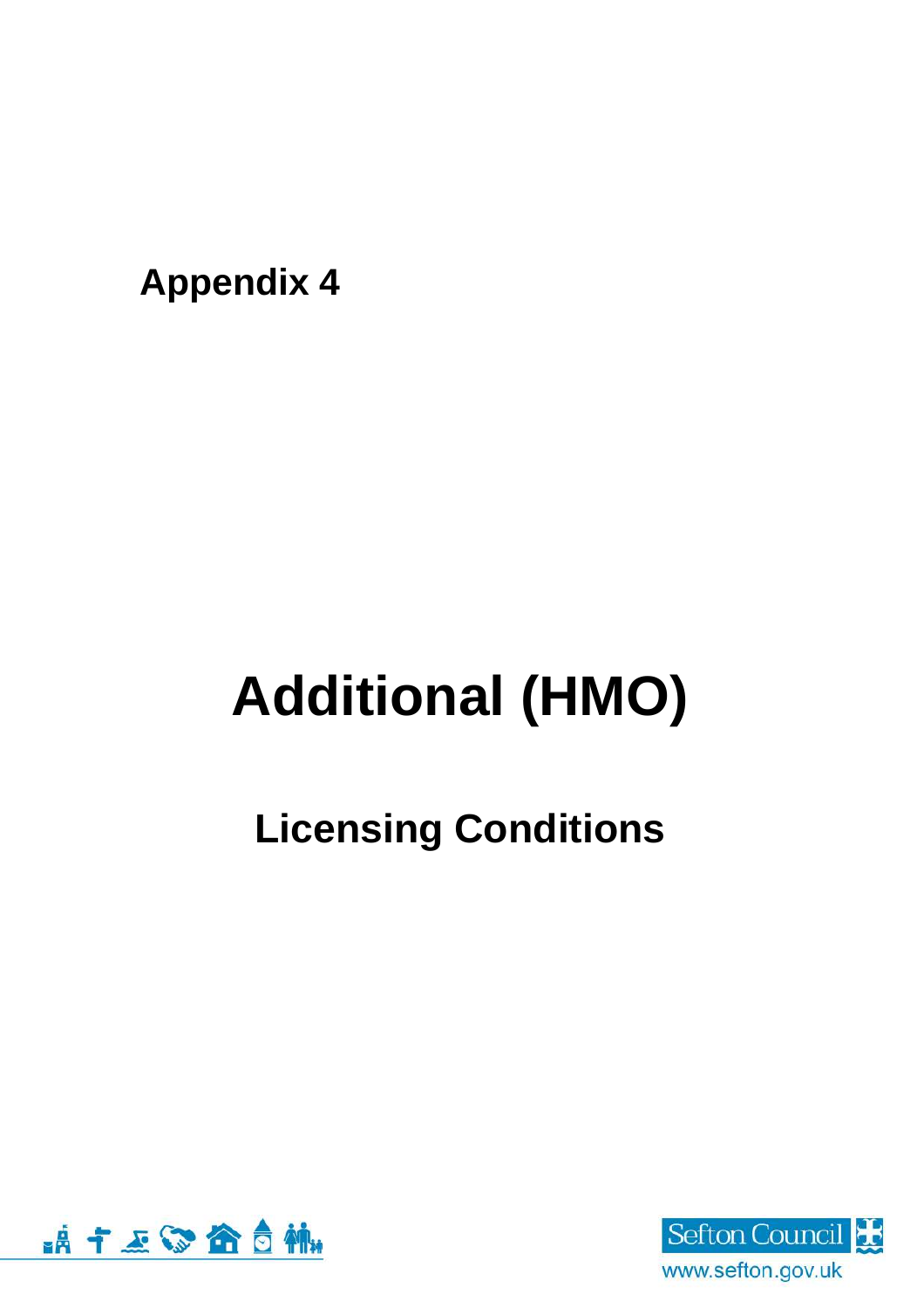### **Additional (HMO) Licensing Conditions**

#### **1 Fit and Proper Person**

- 1.1 The licence holder must at all times be a fit and proper person to be the licence holder. The licence holder must notify the Local Authority within 7 days of a finding by any court that the licence holder or any person involved in the management of the house has committed any of the matters identified at 1.1 (a) to (c) below. In deciding for the purposes of the Housing Act 2004 section (3) (a) or (c) whether a person is a fit and proper person to be a licence holder or the manager of the house, the local housing authority must have regard to any offences as follows;
	- (a) Any offences involving fraud or other dishonesty, or violence or drugs, or any offence listed in Schedule 3 of the Sexual Offences Act 2003.
	- (b) Any unlawful discrimination on grounds of sex, colour, race, ethnic or national origins or disability in, or in connection with the carrying on of any business.
	- (c) Any contravention of any provision of the law relating to housing or of landlord and tenant law.
	- (d) Any person involved in the management of the property has sufficient level of competence to be so involved.
	- (e) Any person involved in the management of the house is a fit and proper person to be so involved.
	- (f) Provision of adequate management structures and funding arrangements.

Our licensing conditions will be amended to reflect any legislative changes to definition.

#### **2 Mandatory Conditions – Schedule 4 of the Housing Act 2004**

#### **2.1 Gas**

If gas is supplied to the property, the licence holder must provide to Sefton Council a Gas Safety Certificate issued within the previous 12 months at the time of application and thereafter annually or on demand.

#### **2.2 Electrical Appliances and Installation**

#### **Electrical Appliances**

The licence holder must keep all electrical appliances supplied in a safe condition and must supply to Sefton Council on demand a declaration by him as to the safety of such appliances.

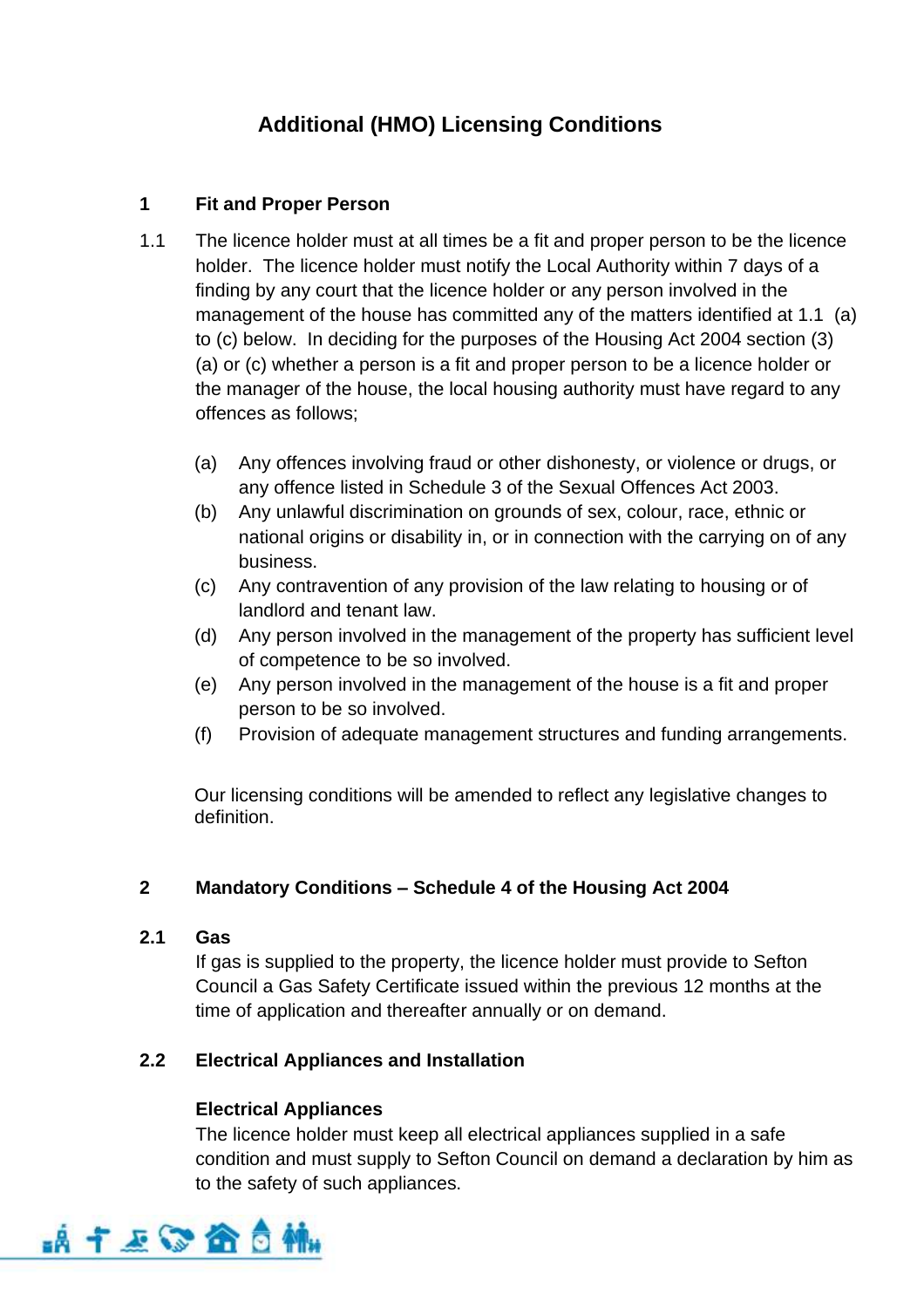**Electrical Installation**

Where the house is in England, additionally—

- (i) to ensure that every electrical installation in the house is in proper working order and safe for continued use; and
- (ii) to supply the authority, on demand, with a declaration by him as to the safety of such installations;

for the purposes of paragraph (i) "electrical installation" has the meaning given in regulation 2(1) of the Building Regulations 2010.".

#### **2.3 Furniture**

The licence holder must ensure that furniture made available by him (or if he is not the landlord, by the landlord) in the property is in a safe condition. All upholstered furniture and covers and fillings of cushions and pillows should comply with current fire safety legislation. A declaration as to the safety of such furniture must be provided to Sefton Council on demand.

#### **2.4 Smoke Alarms**

The licence holder must ensure that smoke alarms and carbon monoxide alarms are installed in the property in accordance with condition 2.5 to comply with The Smoke & Carbon Monoxide alarm (England) Regulations 2015 and keep each alarm in proper working order. The licence holder must supply Sefton Council, on demand, a declaration as to the condition and positioning of such alarms.

- 2.5 The Licence holder must ensure that:
- 2.5.1 A smoke alarm is installed on each story of the premises on which there is a room used wholly or partly as living accommodation (including a bathroom or lavatory); and
- 2.5.2 A carbon monoxide alarm is installed in any room which is used wholly or partly as living accommodation (including a bathroom or a lavatory) and contains a solid fuel burning combustion appliance.
- 2.5.3 The licence holder must ensure that all alarms are in proper working order at the commencement of any new tenancy or licence.

#### **2.6 Terms of occupation**

The licence holder must supply to the occupiers of the house a written statement of the terms on which they occupy the property (a suitable tenancy agreement).

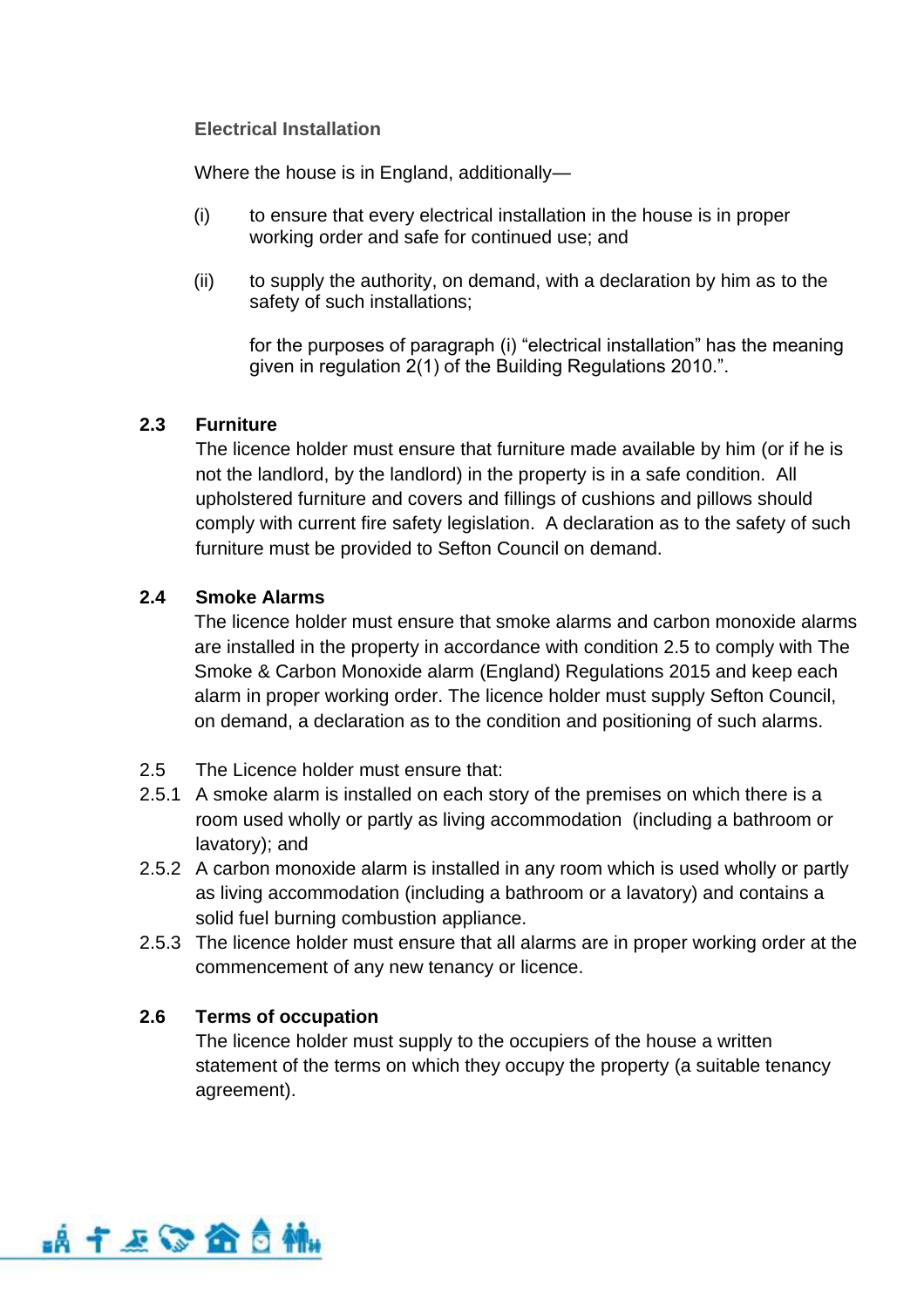#### **3 Sefton Council Licensing Conditions**

#### **3.1 Tenancy Management**

The licence holder will provide the tenant with an information pack containing the following documents:

- (a) A true copy of the licence to which these conditions apply.
- (b) A notice with the name, address, daytime and emergency contact number of the licence holder or managing agent *(this information is also to be provided to Sefton Council).* Any changes in contact details should be provided to occupiers within 7 days of the changes.
- (c) True copy of current gas safety certificate.
- (d) True copy of the current Electrical Installation Condition Report (EICR) that must not be more than 5 years old.
- (e) True copy of current energy performance certificate where applicable. *(Certificate must be provided to Sefton Council within 28 days on demand).*
- (f) Statement of the terms of occupation.
- (g) Latest edition of the "How to Rent Guide a checklist for renting in England"
- (h) Details of arrangements for the storage and disposal of waste.
- (i) Tenants responsibilities in the storage and presenting of refuse for disposal.
- (j) Details explaining how the tenant can make a complaint in relation to matters concerning their occupation and how the licence holder/manager will deal with such, including the timescales for completion of repair works.
- (k) Where a deposit has been taken in connection with the tenant's occupation of the property, information on the prescribed form required by s213(5) Housing Act 2004. *(This information must be provided to Sefton Council within 28 days on demand).*
- (l) A user manual/written instruction for the correct operation and setting of the fixed form of heating.
- 3.1.2. The Licence holder must:-

a) provide the Council with a copy of the 'Tenant Information Pack' (including any document contained within it) for inspection within 7 days of the demand;

b) carry out 'Right to Rent' checks in accordance with Home Office requirements prior to agreeing to a tenancy (guidance downloadable from [www.gov.uk\)](http://www.gov.uk/);

c) provide to the Council on demand proof of the 'Right to Rent' check for inspection within 7 days of the demand.

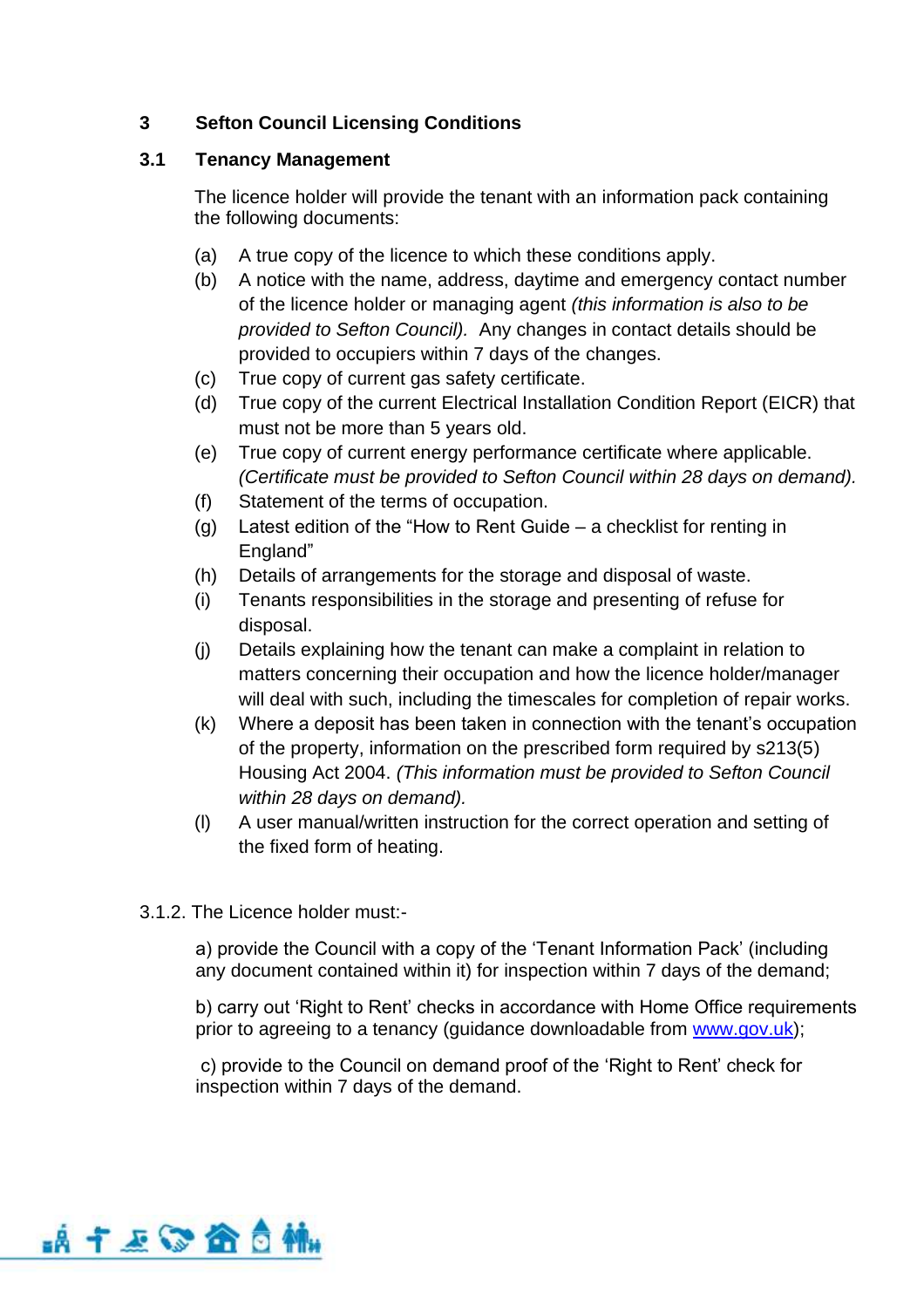#### **3.2 Property Management**

- 3.2.1 The licence holder must ensure that any remedial works to rectify disrepair issues identified are undertaken within a reasonable period of time, and within the timescales notified to the occupiers under condition 3.1(i). The works must be carried out by competent and reputable persons.
- 3.2.2 The licence holder must ensure, insofar as reasonably possible, that emergency works necessary to protect the security of the property are undertaken within 24hrs of notification e.g. damage to windows/entrance points to the property.
- 3.2.3 The licence holder must provide on demand an Electrical Report (usually an 'Electrical Installation Condition Report' or 'EICR') for all fixed electrical installations within the premises. Every electrical installation must be inspected and tested by a suitably 'qualified and competent person', at intervals of no more than 5 years; or at a shorter interval if stipulated on a previous report. The person carrying out the inspection & testing and producing the EICR must either be a member of <https://www.electricalcompetentperson.co.uk/> and specifically registered to carry out such 'inspection and testing', or be able to satisfy the LHA that they are both 'qualified' and 'competent' to carry out inspection & testing (i.e. they hold adequate public liability & professional indemnity insurance, have sufficient experience of carrying out periodic inspection and testing of electrical installations and appropriate qualifications covering both the current version of the Wiring Regulations and specifically for periodic inspection, testing and certification of electrical installations).
- 3.2.4 Should the Electrical Report (usually an 'Electrical Installation Condition Report' or 'EICR') specify the installation to be unsatisfactory then the licence holder must ensure that the works necessary to bring it up to a satisfactory condition are completed as soon as possible but within a reasonable timescale depending upon the nature of the problem
- 3.2.5 The licence holder must ensure that as well as the declaration and Mandatory condition of providing annual Gas Safe Certificate, landlords of a property also have further duties under the Gas Safety (Installation and use) Regulations 1998, whereby they are required to provide on-going maintenance of the gas installation Landlords/Licence holders should not assume that by carrying out annual gas safety checks will be sufficient to provide effective maintenance; advice of a competent person should be sought. All such maintenance works to be carried out by a Gas Safe registered engineer.
- 3.2.6 As far as is reasonably practicable, the landlord/licence holder shall not allow the property to become overcrowded.
- 3.2.7 The licence holder must provide adequate facilities and amenities (such as toilets, baths, showers, washing and cooking facilities) as per the number of occupiers. All facilities and any equipment provided including cupboards, shelving or fittings etc. must be maintained in good repair and working order as far as is reasonably practicable.

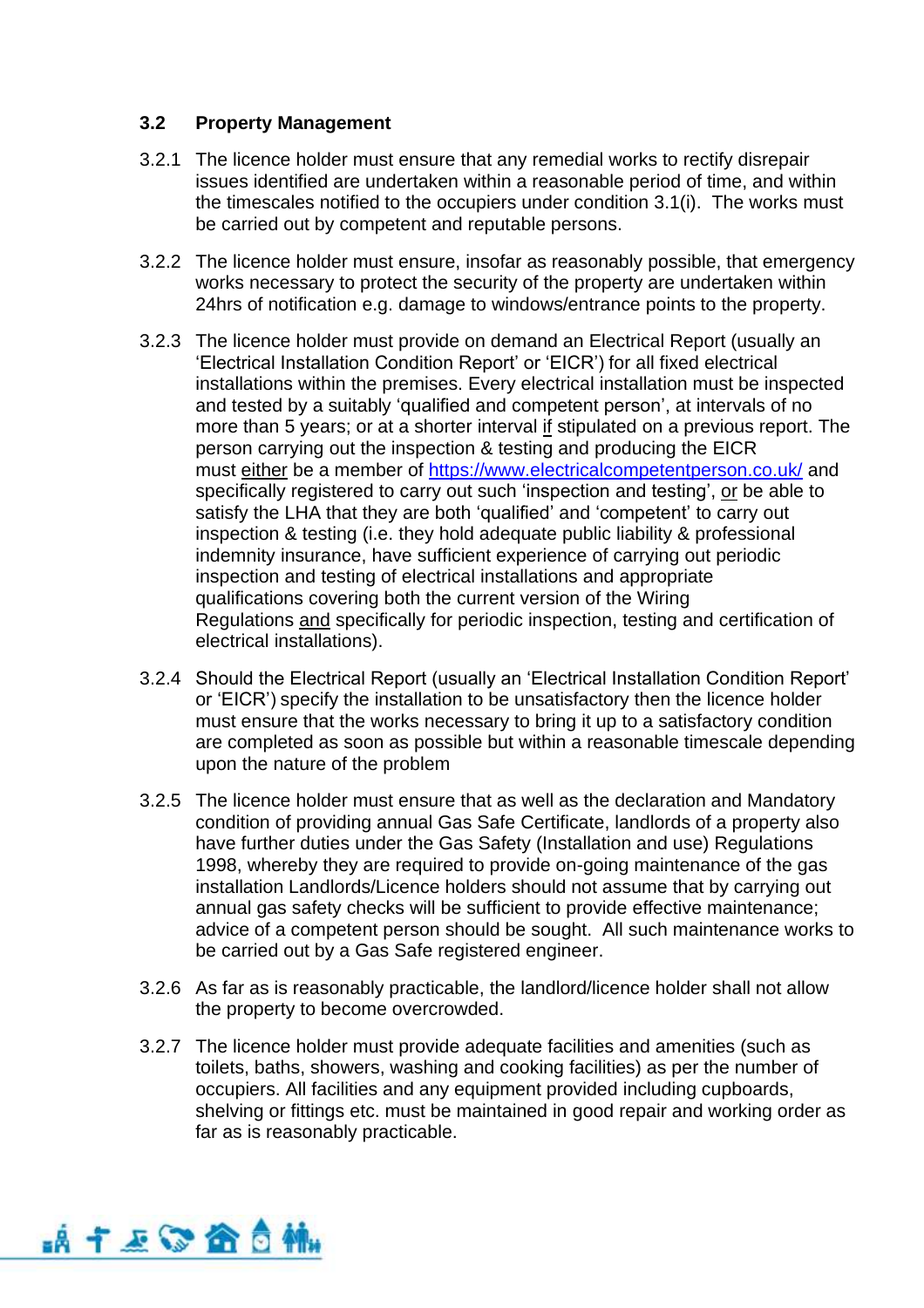3.2.8 The licence holder/manager shall take reasonable steps to ensure that the property is free from any pest infestation at the start of a tenancy and where necessary ensure that a treatment programme is carried out to eradicate the pest infestation. Record of such treatment programmes must be kept and provided to Sefton Council within 28 days on demand.

#### **3.3 External areas, refuse & waste**

The licence holder must ensure that:

- (a) The exterior of the property is maintained in a reasonable decorative order and state of repair;
- (b) At the commencement of a new tenancy any gardens, yards and other external areas within the curtilage of the house must be in a reasonably clean and tidy condition and free from rodent infestation, and
- (c) Suitable and adequate provision is made for storage of refuse generated in the property and that occupants use receptacles provided by Sefton Council for storage prior to collection (wheeled bins or refuse sacks).
- (d) The tenants are adequately informed of their duty with regards to refuse collection particularly that the wheeled bins or plastic refuse sacks (if wheeled bins are not provided) must not be presented for collection for a period of more than 12 hours prior to collection.
- (e) Any new occupant of the building is notified of the date of collection for the wheeled bins/refuse sacks.

#### **3.4 Security**

The licence holder must ensure that:

- (a) The security provisions for the access to the dwelling (including but not limited to locks, latches, deadbolts and entry systems) must be maintained in good working order at all times.
- (b) Where window locks are fitted, and keys are available the licence holder will ensure that keys are provided to the relevant occupant.
- (c) Where a burglar alarm is fitted to the house, the licence holder must provide the occupant with instructions on how to operate the alarm and how to report a fault with the system and must inform the Local Authority of the key holder contact details.
- (d) Where previous occupants have not surrendered keys, the licence holder will arrange for a lock change to be undertaken, prior to new occupants moving in.
- (e) Where alley gates are installed to the rear of the licensed property, the licence holder must at the time of letting, provide all new tenants with the appropriate alley-gate key and replace any such keys prior to any tenancy

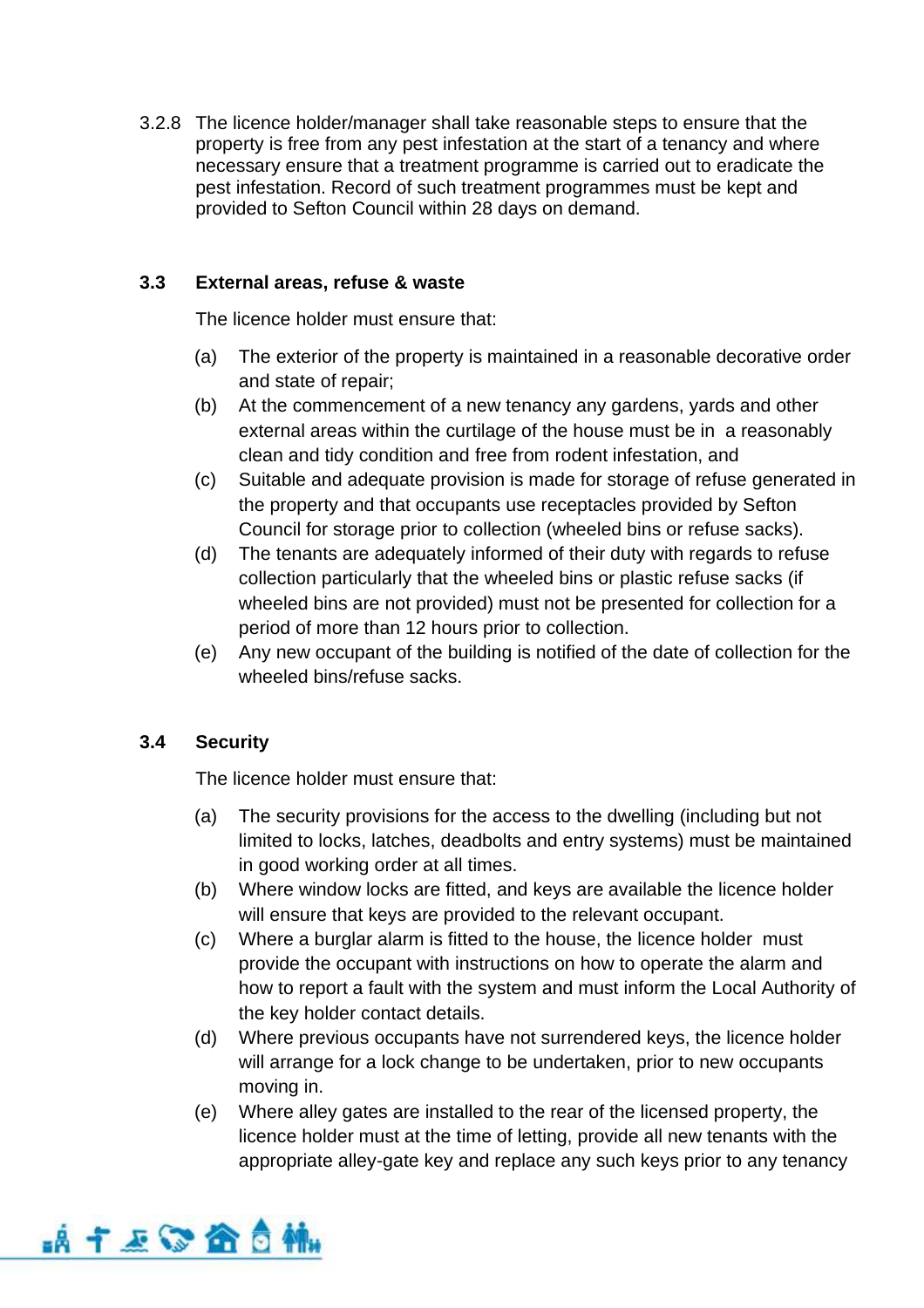starting. The licence holder must ensure that all tenants surrender the alley gate key at the end of their tenancy.

(f) All final exit doors must be provided with a secure lock. Any doors fitted with a lock, including final exit doors from the building or any that form part of the means of escape in the event of a fire, must be capable of being opened from the inside without the use of a key.

#### **3.5 Energy Performance**

The Licence Holder must provide (or ensure that the leaseholder has provided) the tenant of the licenced dwelling with an Energy Performance Certificate (EPC) if applicable. The Licence Holder must provide a copy of the EPC to the Council on demand. Any applicable property CANNOT be privately rented if the property has an EPC rating of F or G

#### **3.6 Training**

The Licence Holder and/or Manager shall undertake property management training courses where required to do so by Sefton Council.

#### **3.7 Absence**

The licence holder is required to have in place suitable emergency and other management arrangements in the event of their absence. The name and contact details of the licence holder and/or manager must be supplied to each occupier and must also be on display in a prominent place

#### **3.8 Compliance Inspections**

The licence holder must allow the Council to undertake compliance checks. Sefton Council Officers will give the licence holder at least 24 hrs notice of these checks and produce valid authorisation at the time of the visit.

#### **3.9 Anti-Social Behaviour**

The licence holder must:

(a) Take reasonable and practical steps to reduce or prevent anti-social behaviour by persons occupying or visiting the house and the use of the premises for illegal purposes.

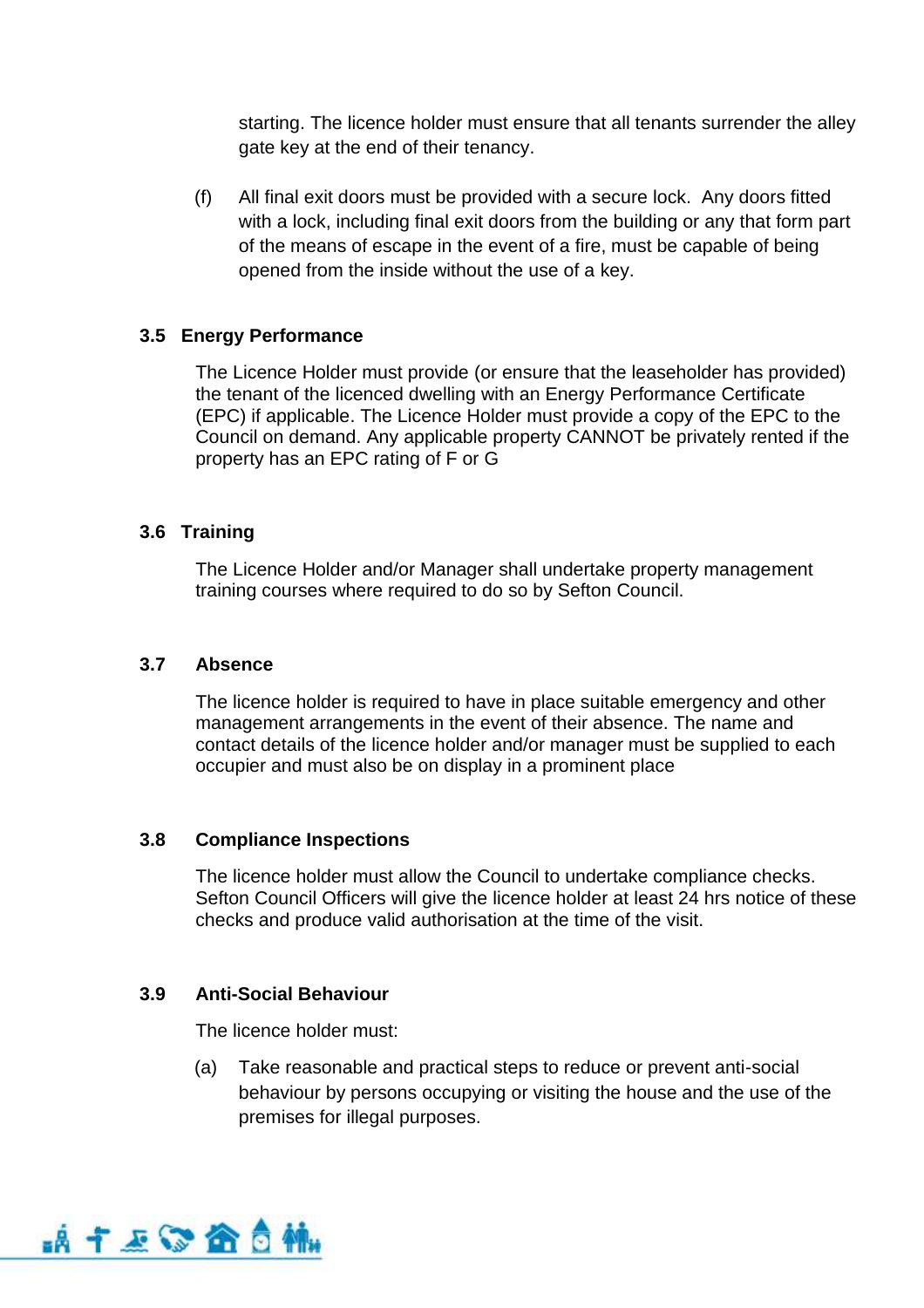(b) The licence holder must ensure that any tenancy agreement granted after the issue of this licence includes the following clause within the tenant's obligations:

**"Nuisance and Anti-social Behaviour:** Not to cause, or allow household members, or visitors to engage in anti-social behaviour, which means any conduct causing or capable of causing a nuisance or annoyance to the landlord, other occupiers, neighbours or people engaging in lawful activity within the locality"

The property must be regularly monitored between tenancies to ensure that it does not cause a nuisance to neighbours or other local residents.

- (c) Provide new occupants with a tenancy agreement that includes clauses that allow the licence holder to take steps to tackle anti-social behaviour.
- (d) Effectively address all problems of anti-social behaviour resulting from the conduct on the part of a tenant, occupiers, or visitors to the premises by complying with the" ASB information for Landlords" pack or an equivalent process.
- (e) Provide on demand a written action plan to Sefton Council outlining procedures for dealing with anti-social behaviour. This must be reviewed periodically and submitted to the Council on demand.
- (f) Demand tenant references prior to granting a tenancy as to previous tenancy conduct, including behaviour of the proposed occupier and household and be satisfied that the tenant is not likely to cause any antisocial behaviour. If there is a risk [eg due to previous ASB] that a tenant may cause a nuisance within the home or neighbourhood, that measures are put in place to mitigate those risks.
- (g) All references obtained must be retained for the duration of the licence.
- (h) Co-operate with Sefton Council, Merseyside Police and other agencies in resolving complaints of anti-social behaviour.
- (i) Undertake an investigation of any complaints of anti-social behaviour regarding their tenants. Written records of these will be required excluding any information which the licence holder reasonably believes to have been provided to him in confidence by a third party.
- (j) Provide the occupiers of the property with written confirmation detailing arrangements in place to report nuisance and anti-social behaviour.